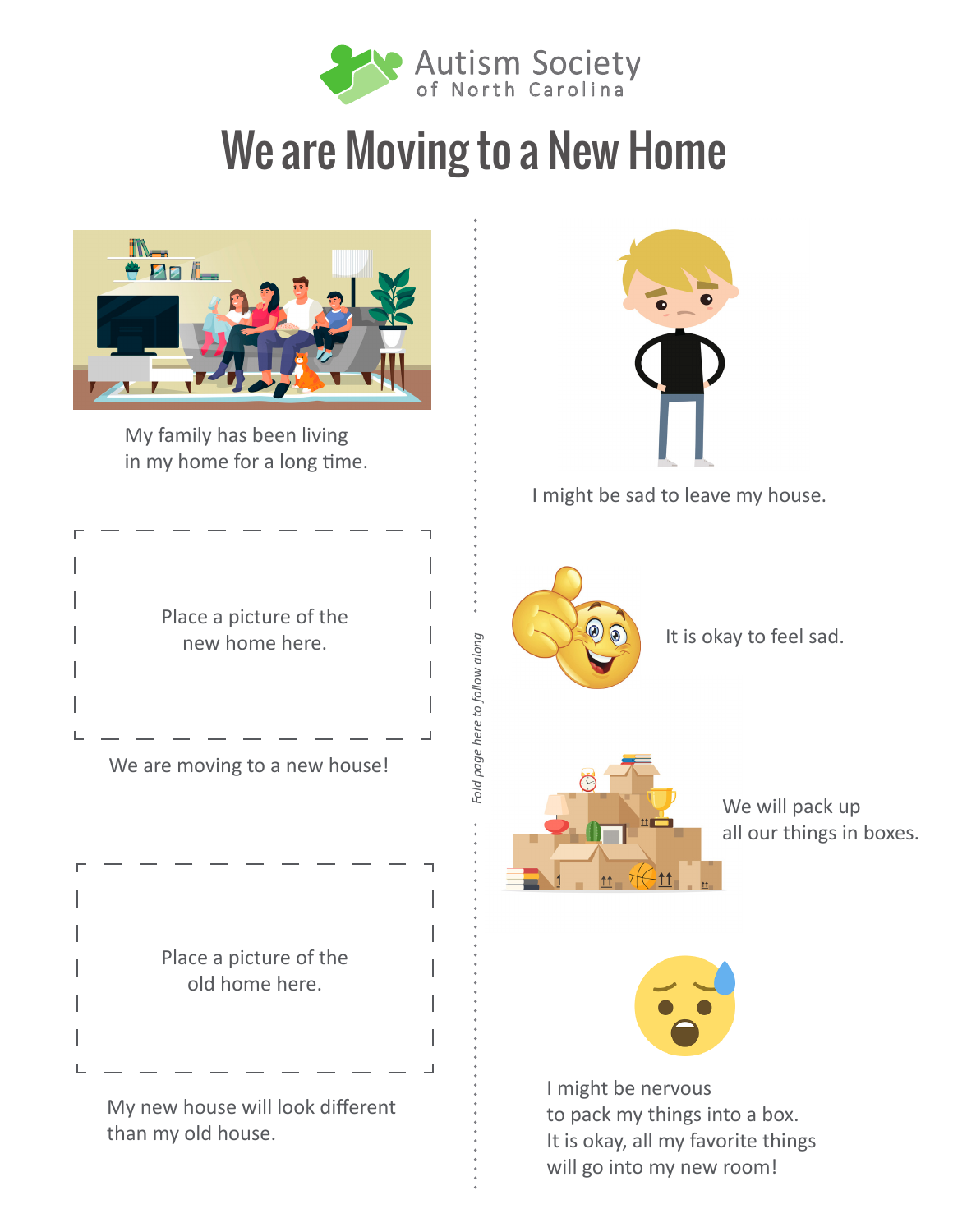

## We are Moving to a New Home (Continued)

*Fold page here to follow along*

Fold page here to follow along



A big truck will come and load all our things. The truck will take all our things to our new home.



I will have a new room in my new home!



I will have exciting new places to play in my new home.

It might take some time to unpack my things. I might miss my old home.



I will be with my family in our new home. We will make new memories!



It will be okay.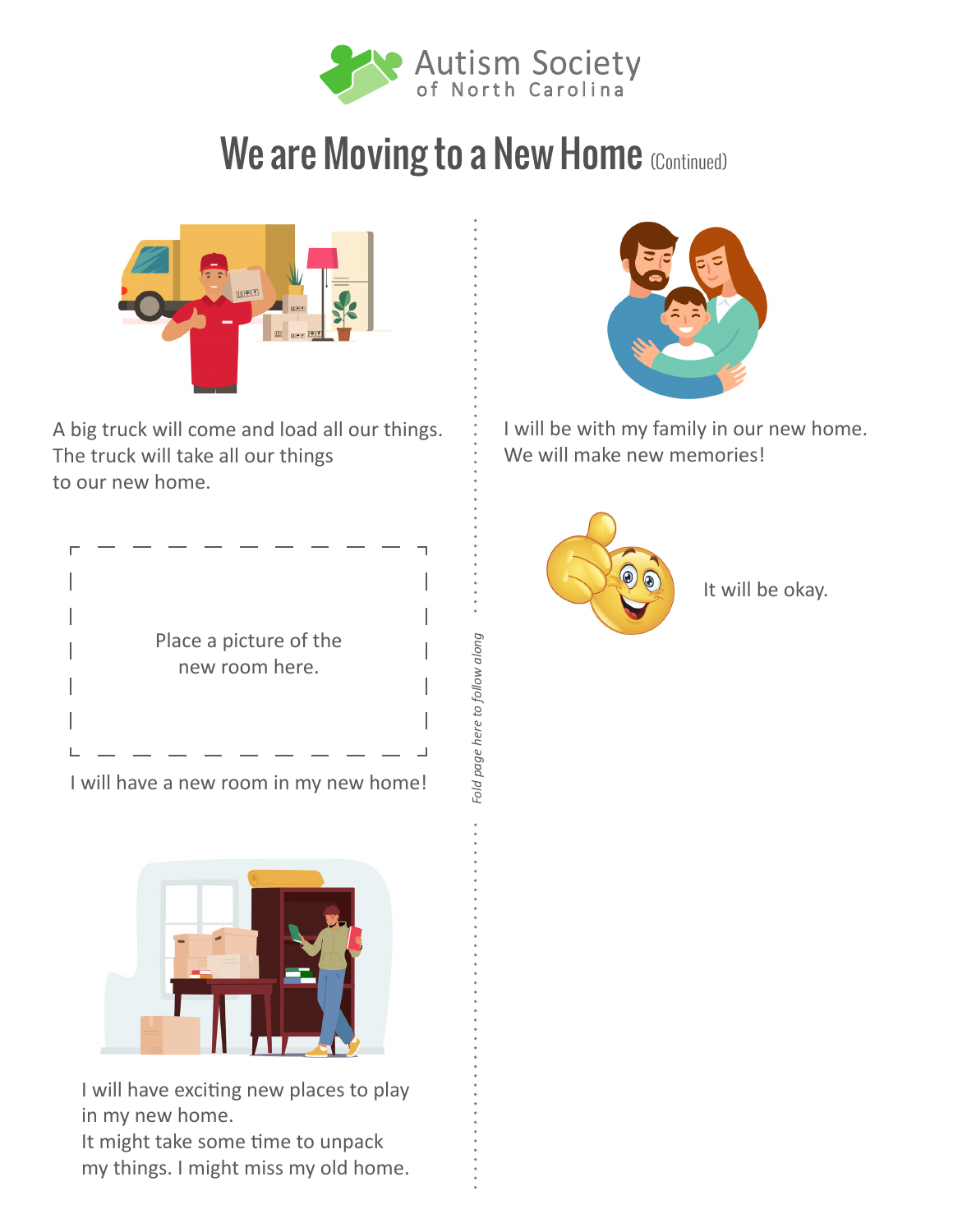

## We are Moving to a New Home (Abbreviated)